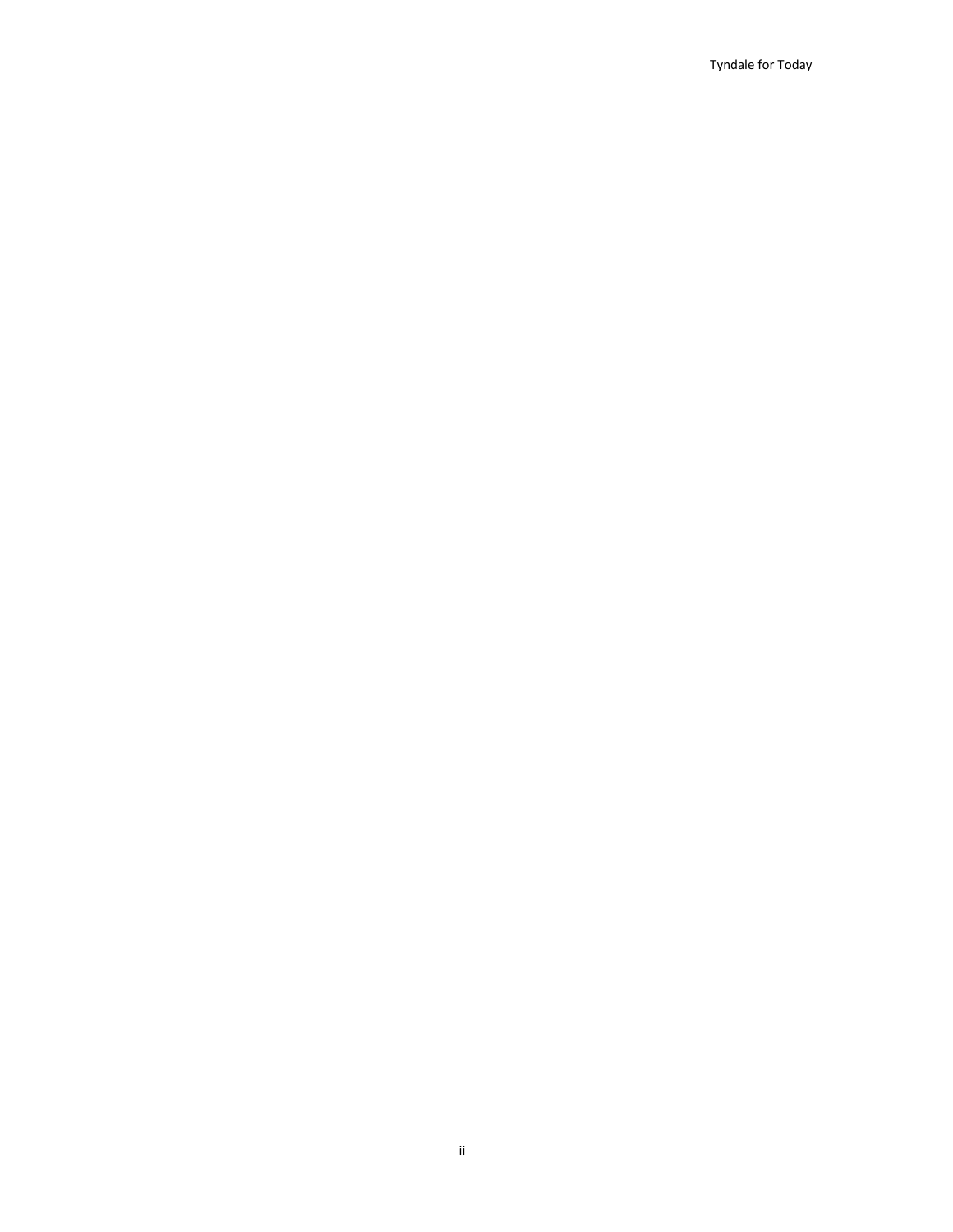# Tyndale for Today

William Tyndale's Translation of the New Testament & the Pentateuch

*Edited for the Modern Reader by Wyatt Reece, MDiv.*

Tyndale for Today is published as a reader's edition. It is recommended to open one of the New Testament or Old Testament books and read the book through. In many aspects there is no better translation than Tyndale's work. The terms and the language that seem so archaic are characteristic of classic literature. After getting used to reading them the old forms of writing are not inferior.

## **Introduction**

The Apocalypse, The Sign 'Thau' & 'Evil Angels'

*Tyndale's Commentary on the Sermon on the Mount and How It Relates toThe Seventh & Thirteenth Chapters of Revelation*

*And though faith in Christ's blood make the marriage between our soul and Christ, and is properly the marriage garment, yea, and the sign Thau, that defendeth us from the smiting and power of the evil angels… (from The Prologue to the Sermon on the Mount, W. Tyndale)*

I start to read Tyndale's Prologue and notice this mysterious phrase: "and the sign Thau," (a Hebrew alphabet character,) along with the striking combination, "evil angels." I'm intrigued by the obscure phrases and wonder what he could mean. Then I run across some references to make a connection and research. The references are Ps. 78.49 & Ezekiel 9. These fill me in on what Tyndale means.

The connection these things have with Revelation is twofold. The evil angels relates to what happens in Revelation seven, "the four angels (to whom power was given to hurt the earth and the sea)" and in the margin notes by Tyndale, "The good angels here in this book are the true bishops and preachers, and the evil angels are the heretics and false preachers". Then too, the sign Thau is like the sign on the forehead mentioned in Revelation

seven, where the angel with God's seal sealed the servants of God in their foreheads. "Hurt not the earth neither the sea, neither the trees, till we have sealed the servants of our God in their foreheads." And, similarly in chapter thirteen, "And he made all both small and great, rich and poor, free and bond, to receive a mark in their right hands, or in their foreheads."

Here, is a picture like one that comes from the prophet Ezekiel.

Ezekiel, the prophet, has a vision of angels approaching ancient Jerusalem just before its fall. In his vision most of the angels concern evil coming upon the unfaithful people there. The destruction is coming because those ancient people denied the Almighty God of their nation and turned to lesser gods of their own making. Not everyone has turned away from God though. Ezekiel sees another angel coming who is a scribe. With ancient instruments of writing he places his initial on the foreheads of those who are faithful to Almighty God.

This angel takes his ancient pen and ink and places his signature, a sign ( a thau תו ( תו (  $\pi$ ) n their foreheads. It is a sign that they claim God and the God of Heaven claims them. Thus, it follows that their lives are spared from the coming destruction.

Like this earlier vision of Ezekiel's, John in Revelation speaks of an angel's seal. There are ones in chapter seven upon whose foreheads God has placed his own signature by means of an angel from heaven because of their love for him and identification with him and who God will save. Strikingly, but in an opposite way, there is a signature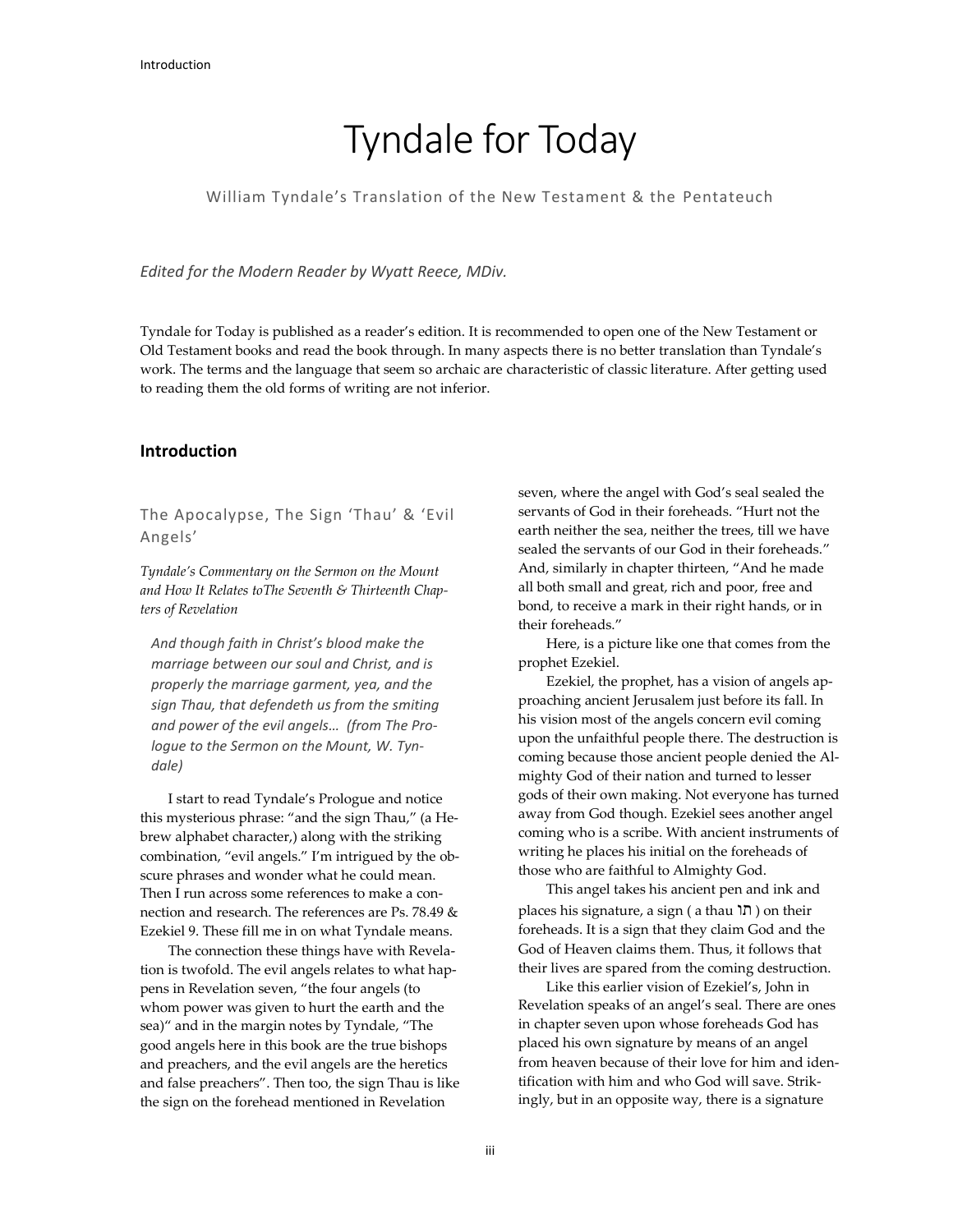that chapter thirteen speaks of that is from the Beast. This is the best-known sign while the more significant one is completely overlooked. In John's vision the people there give their lives over to the claims of evil. John tells us that the signature of the Beast is six hundred three score and six, the number of man. What this means is that where someone or some group of people have displaced the Almighty God by discrediting him and taken up the holy things of God for himself or themselves, either worshipping idols (made with his own hands or making a creature of God into an idol,) or himself with self-worship there is the sign of the claim of evil. It is the intense displacing of God and the things of God and putting there instead the things of man. Essentially, it is man making himself and his world both God and heaven.

The sign of the signature of the forehead is woven together with the events concerning evil angels.

"And he had power to give a spirit unto the image of the beast, and that the image of the beast should speak, and should cause that as many as would not worship the image of the beast, should be killed. And he made all both small and great, rich and poor, free and bond, to receive a mark in their right hands, or in their foreheads. And that no man might buy or sell, save he that had the mark, or the name of the beast, or the number of his name. Here is wisdom. Let him that has wit count the number of the beast. For it is the number of a man, and his number is six hundred, three score and six." (Revelation 13)

And an angel tells the four angels to wait and not to harm the earth and seas nor the trees. The destruction to the world that they will bring is not stopped, only pending. From this Tyndale mentions evil angels who are messengers to the church, like preachers and leaders, who bring heresy. Psalms 78 tells of angels that bring destruction.

"He cast upon them the fierceness of his anger, Wrath, and indignation, and trouble, A band of angels of evil."

### Seven Days of Creation

#### *The First Chapter of Genesis*

I would like to discuss the first chapter of Genesis. What we should notice is not so much that creation took six days but rather that the six days of creation is anchored in the faith and religion of ancient Israel. It's an anchor for their faith and also fits a strong pattern of godliness. For instance, right

off we see how in a day's work God executes a task of creation then names what he has just created. Adam's godliness takes a form of expression in his task to give names to the beasts. He also names woman as the corresponding creature to man. The name woman is the feminine form of the name for man in biblical Hebrew. Also, in their godliness, the ancient Israelites did a full day's work starting in the morning and ending in the evening. They worked like this for six days then rested for a day.

This follows God's pattern of creation. When God began creation, he created light and darkness first and then named them. And then there was a day; the first day of his work. It's a day because it's described as the work that is followed by an evening and a morning. It's also significant that the sun, moon, and stars did not appear until the fourth day. The evening and morning we are familiar with does not happen until then. We should not picture the first evening and morning in the same terms as we apply to them now. They simply mean on that first day that God accomplished a day's work of a kind of work that only God can do. This continues until all of creation is accomplished and God rests and sanctifies the seventh day.

### Surely Die

#### *The second chapter of Genesis.*

"And the LORD God took Adam and put him in the Garden of Eden, to dress it and to keep it: and the LORD God commanded Adam saying: of all the trees of the garden see thou eat. But of the tree of knowledge of good and bad see that you eat not: for even the same day you eat of it, you shall surely die."

You shall surely die:

The dying here that is spoken of is intensive. The casual reader who thinks similar to how I would, might think something like this: "They will be struck down by lightning immediately!" But this is not what it means and this is not what happened. For a long time, I have pondered what this 'surely die' means. In my studies, I put something together like this.

Well, it's something that refers to the heavy weight of guilt they had to bear as a penalty of their transgression. More things that were similar came into my thoughts. 'Surely die,' the first death of all was a homicide. It was not a gentle, peaceful, natural death after a long productive life. Among the first brothers, ever, the one brother, out of envy and hatred, murdered his own brother whom God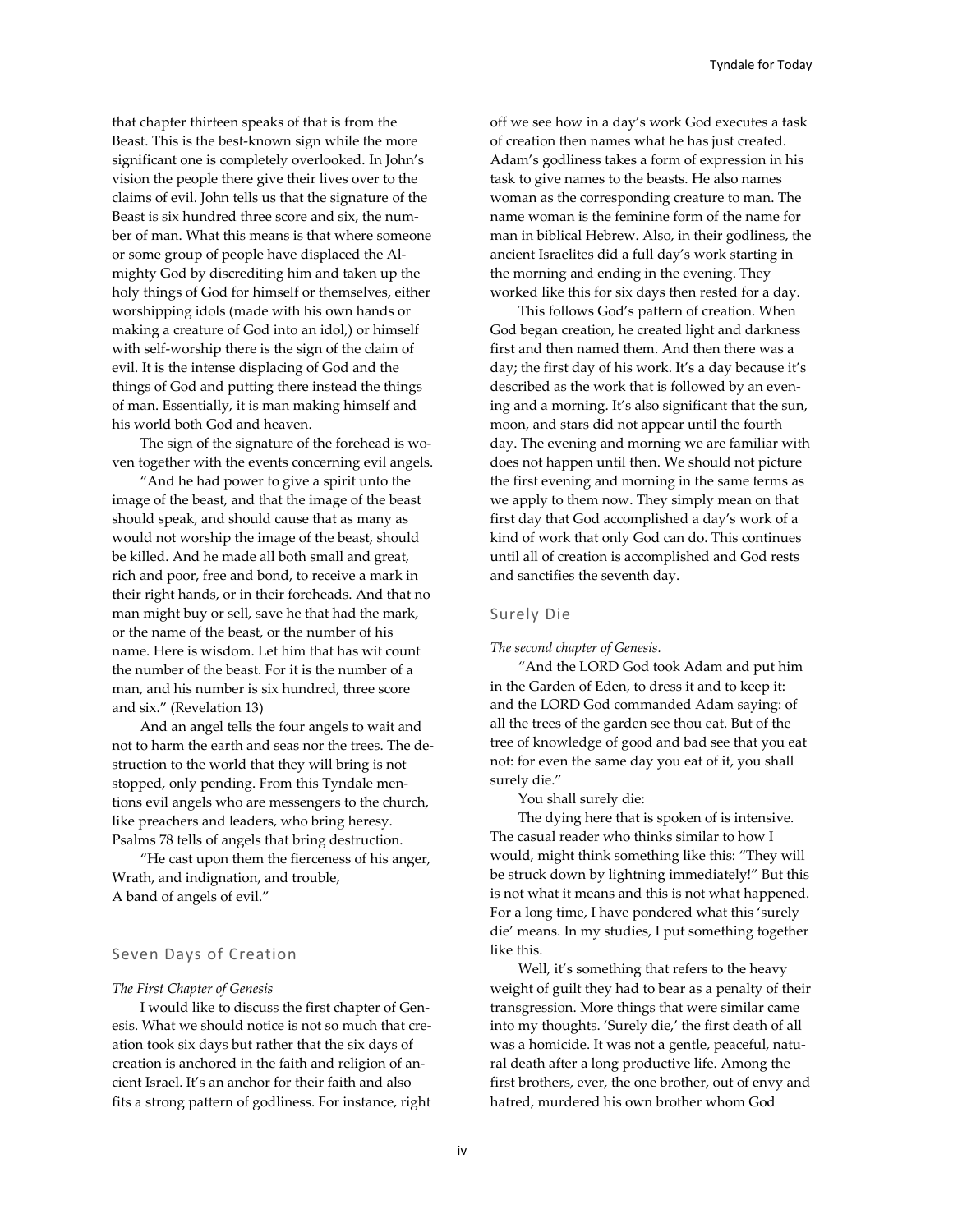blessed so completely. That horror must have something to do with 'surely die.'

Then death finally came to all people. Only Noah and his family were spared from drowning in the flood from the rain of forty days and forty nights. Here certainly is 'surely die.'

Also, I thought of the civil war in ancient Israel with the death in families and the dilemmas they were brought to face. In modern times there was the Jewish holocaust. And, nearly a century before, in our own country, there was the civil war that some called 'the bloody brother war.' All of these instances are death at its worst. But not the very worst.

Yes, all these ideas are related but I think there is something more that is at the center of what this term, 'surely die,' means. There are several things that it doesn't mean.

It doesn't mean that God lost control; that he is not Almighty God; that he isn't Lord of all. It doesn't mean that he was caught by surprise or that his creation was not exceedingly good as he concluded at first after he finished creating it. For there is the wise correction he gave from the disobedience of Adam and Eve that must have resulted in the example of Abel's worthy and pleasing sacrifice of his best; the appearance of beauty in God's eyes that Noah conducted his life with; Abraham's faith and many more examples. And there are other ways that God was wise in this matter of instruction and its penalty concerning the fruit of the tree of the knowledge of good and evil.

The truly horrible meaning of 'surely die' may be seen in the form of a picture, a death scene; and comes from Christ's bringing to bear the words of the prophets upon some of the people of his own day who had sorely transgressed against God and were not able to let go of their own good for the sake of embracing God's good.

In the Gospel of Mark, chapter nine, there are these words written in the scripture: "It is better for you to enter into life maimed, than having two hands, go into hell, into fire that never shall be quenched, where their worm dies not, and the fire never goes out. Likewise if your foot offend you, cut him off. For it is better for you to go halt into life, than having two feet to be cast into hell, into fire that never shall be quenched: where their worm dies not, and the fire never goes out. Even so if your eye offend you, pluck him out. It is better for you to go into the kingdom of God with one eye, than having two eyes, to be cast into hell fire: where their worm dies not, and the fire never goes out."

These words picture a dead body forever subject to decomposing by worms and of tormenting flames with a pain that never relents. They are taken from Isaiah, the sixty sixth chapter: "And they shall go forth, and look upon the dead bodies of the men that have transgressed against me: for their worm shall not die, neither shall their fire be quenched; and they shall be an abhorring unto all flesh." Here is truly what 'surely die' means.

In all this everything is not lost. The gospel message in Christ is that he can deliver a sinner even from such a death. The point in Ezekiel's vision of the valley of the dry bones is that God's complete power to save overcomes certain death. By Christ's painful death and suffering at the malicious hand of evil (though he himself was perfectly innocent and righteous,) God breaks both sin and death. God brings life by resurrection and by faith in Christ to save. Christ saves not just for new life but, moreover, saves from hell.

#### TFT Publishing Roots

The year was about 1980. While I was taking a Hebrew class, and thinking about all the tedious memorization, I wished that I could load a dictionary/lexicon onto a computer. It would be so much faster and easier. It was expensive for a student in those days, but I had the necessary incentive to buy a small computer, a very small one. It was a handheld TRS 80. I think it had about 1.5k RAM and an interface for a cassette tape player. It had one line to program with. I succeeded in programming a very small lookup tool for Hebrew. I realized that computers work well with numbers. I put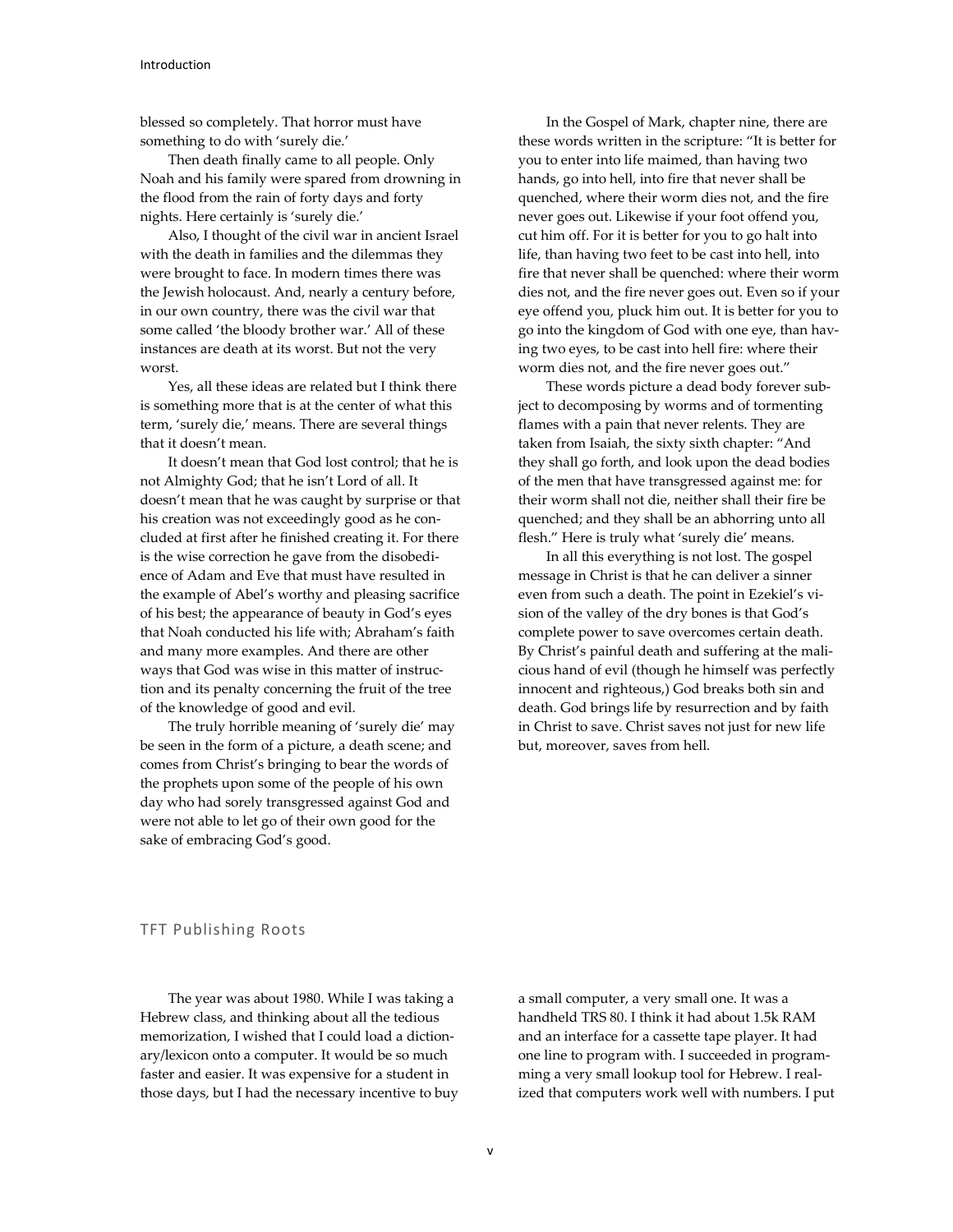the Hebrew alphabet in a number system and used multiplication to devise words. So, it worked something like a number character multiplied by 10,000 took the first place, then times a thousand took the second, and the number itself took the third-place position. (Hebrew stems have three place characters.) I could load somewhere between 50 and 100 words and do a lookup. Thus, I learned programming in a very simple way.

A while later I heard my Hebrew professor say (I respected him very much) that he got a personal computer, an Apple. So, I also spent way too much money and bought an Apple IIe. Personal computing required a small fortune in those days but it was an exciting investment for many interested people. I remember reading, when this was happening about how it was as if all one had to do was to announce a new product in hardware or software and interested people would as much as throw money at them.

When I brought my new computer home I began programming. Once again, expenses were so high I couldn't afford software and programmed my own applications. On the new home computer, as I sat down to work I was overwhelmed with having 24 lines on the screen to program with. One line is simple and a good teacher. After getting used to a bigger display I discovered that programming gave me a good sensation. I would try something and would receive an immediate response from the compiler with details of what was wrong. This intense feedback satisfied me, and I could program and learn to program for hours and hours. I learned basic. Tried machine language. Learned Paschal. And learned C. The man who owned the computer store I shopped at said that he had only heard the words C and Apple II together once. This was because I had a C compiler for my Apple II that I had upgraded to a II GS.

In those days I was sitting in the library at seminary. I loved what I heard about the martyr William Tyndale who translated the Greek New Testament (and much of the Hebrew Old Testament) into English. I was reading his New Testament translation and I thought how more people should be reading this. And thought then that I could do

that, make a publication and edit it for modern reading. The New Testament I read there was out of print. I copied the entire volume, page for page, on a copier (except for the introductory material). That work alone required much time. Later I did the same for the Pentateuch. Then I typed them into my computer's word processor. I typed every word, starting on the Apple II, then migrating to an IBM PC clone. Over the years I hand typed these two volumes at a rate of about a chapter per day. Also, in my secular work as a layman, I finally gained a position as a database programmer. Then at home, after many laptop upgrades for my personal computer over the years, and then after being laid off from work, I devoted myself to the publications. I wrote and rewrote applications to work with Tyndale's text and the ancient biblical languages. That work is now in the finishing process.

*Northern Mockingbird, outside, in front of the picture window, almost posing close by for my small camera.*

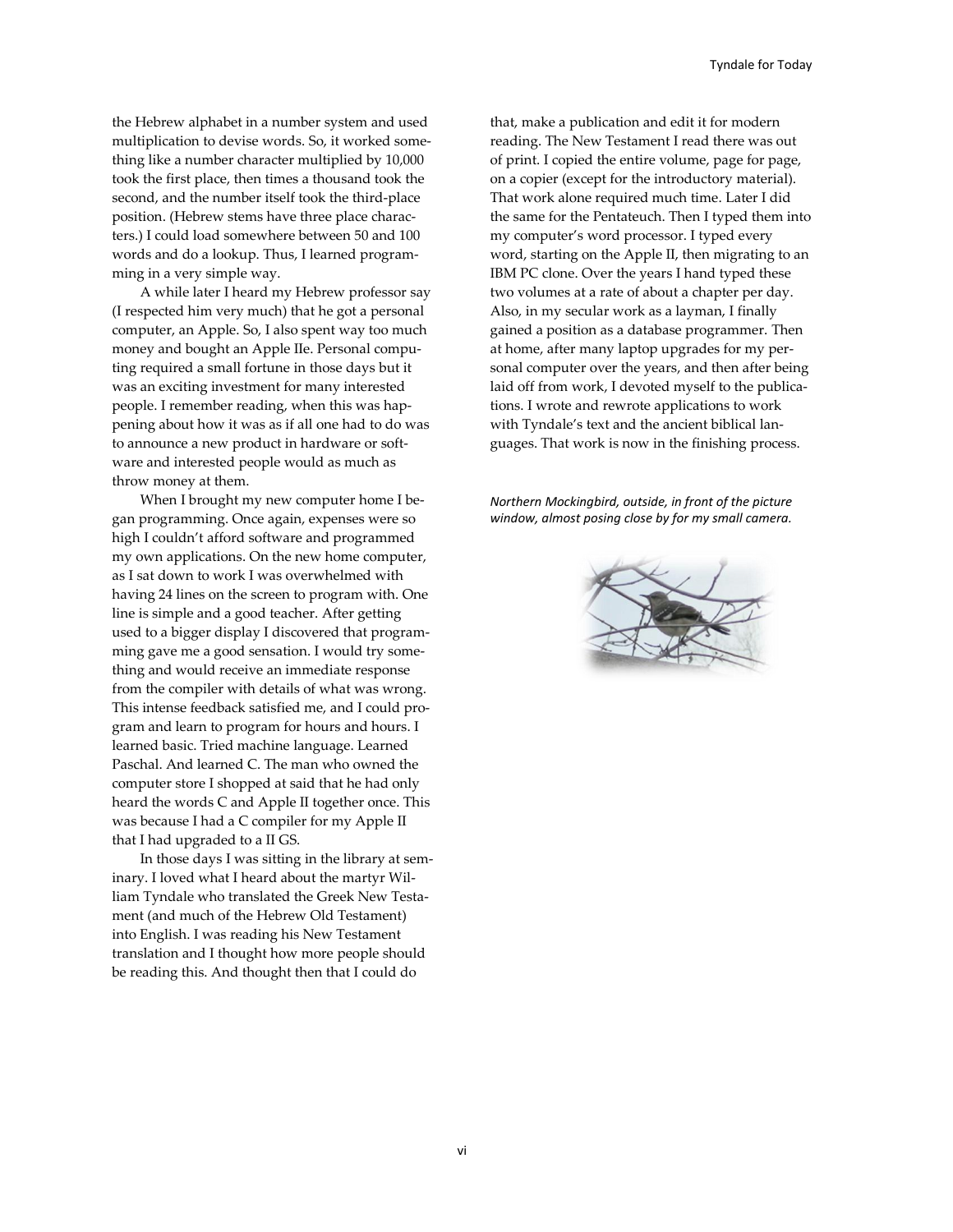God, Creation, Knowing Good & Evil

# Good and Evil in Genesis Three



# How Evil Happened

The serpent tempts Eve. She eats of the fruit of the tree of the knowledge of good and evil and gives it also to Adam and he eats. God's confrontation with Adam and Eve discloses an often-overlooked aspect of how evil is related to God.

- After creation is complete with the crowning event of creating mankind in the image of God, God sees that creation is exceedingly good.
- The Garden of Eden has two trees that Adam and Eve are not to eat of. Eve is tempted and eats of the fruit of the tree of knowledge of Good and Evil.
- Afterwards, God probes Adam's response. God's probing Adam and Eve eventually indicates how God is disassociated from evil. When Adam passes his guilt to Eve and Eve to the serpent this transfer is not necessarily passing the buck but is, more decisively, removing the event of evil from the primary aspect of God's work and person. Evil is a secondary or tertiary occurrence in respect to creation.
- God is wholly good. Evil can only be considered as an occurrence that is remote from God.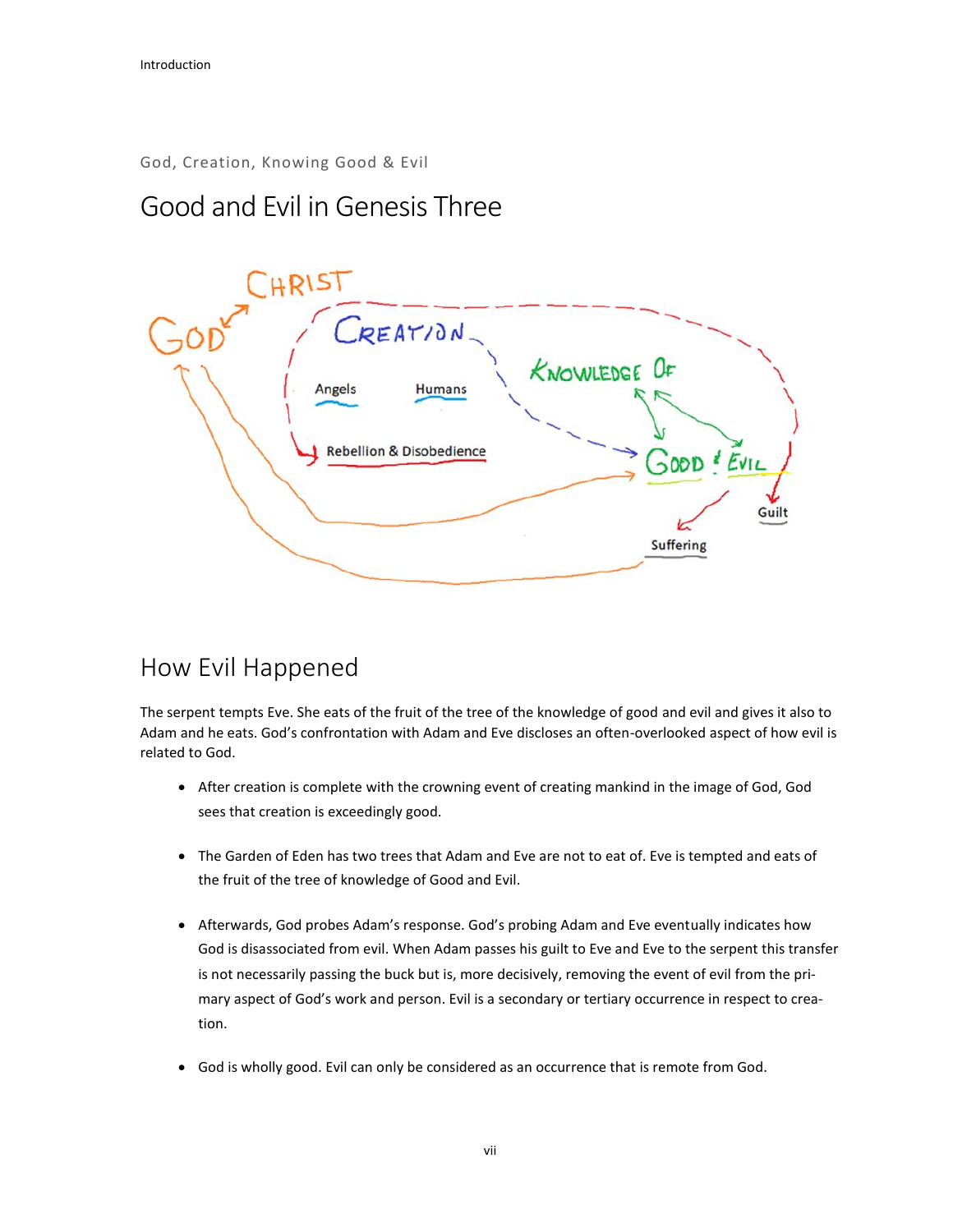# God and the knowledge of good and evil

When the serpent tempts Eve, he promises that she will become like God.

*Then said the serpent to the woman: Tush! you shall not die: But God does know, that whensoever you should eat of it, your eyes should be opened and you should be as God and know both good and evil.*

The serpent's promise is false but part of what he says is true. Death does come to creation in the most overpowering and devastating ways. But God does know both good and Evil.

|                                 | Good                                                                                                       | Evil                                                                                                                                                                                                                                                                                                           |
|---------------------------------|------------------------------------------------------------------------------------------------------------|----------------------------------------------------------------------------------------------------------------------------------------------------------------------------------------------------------------------------------------------------------------------------------------------------------------|
| $C$ reation $-$<br>Adam & Eve   | Their lives have a pattern of<br>godliness, from the first.                                                | They become guilty of disobeying God. Sin comes<br>with the overpowering aid of temptation and a<br>false promise.                                                                                                                                                                                             |
| Creation - the<br><b>Angels</b> | They are good from the time<br>that God created them and<br>are his messengers even still.                 | Evil comes with the spiritual rebellion against<br>God's Sovereignty. The angels who rebel also<br>know evil by doing evil. This evil is in a spiritual<br>realm only and not yet in a temporal setting.                                                                                                       |
| God                             | God is wholly good and evil is<br>both remote concerning him<br>and removed from his pri-<br>mary working. | God knows evil not in the same way as creation.<br>The only way God knows evil is by the suffering in-<br>flicted upon him by the evil done by his creatures.<br>This is true as well for Christ, who is God Incar-<br>nate. Christ is sinless yet suffered tremendously:<br>rejected, despised and crucified. |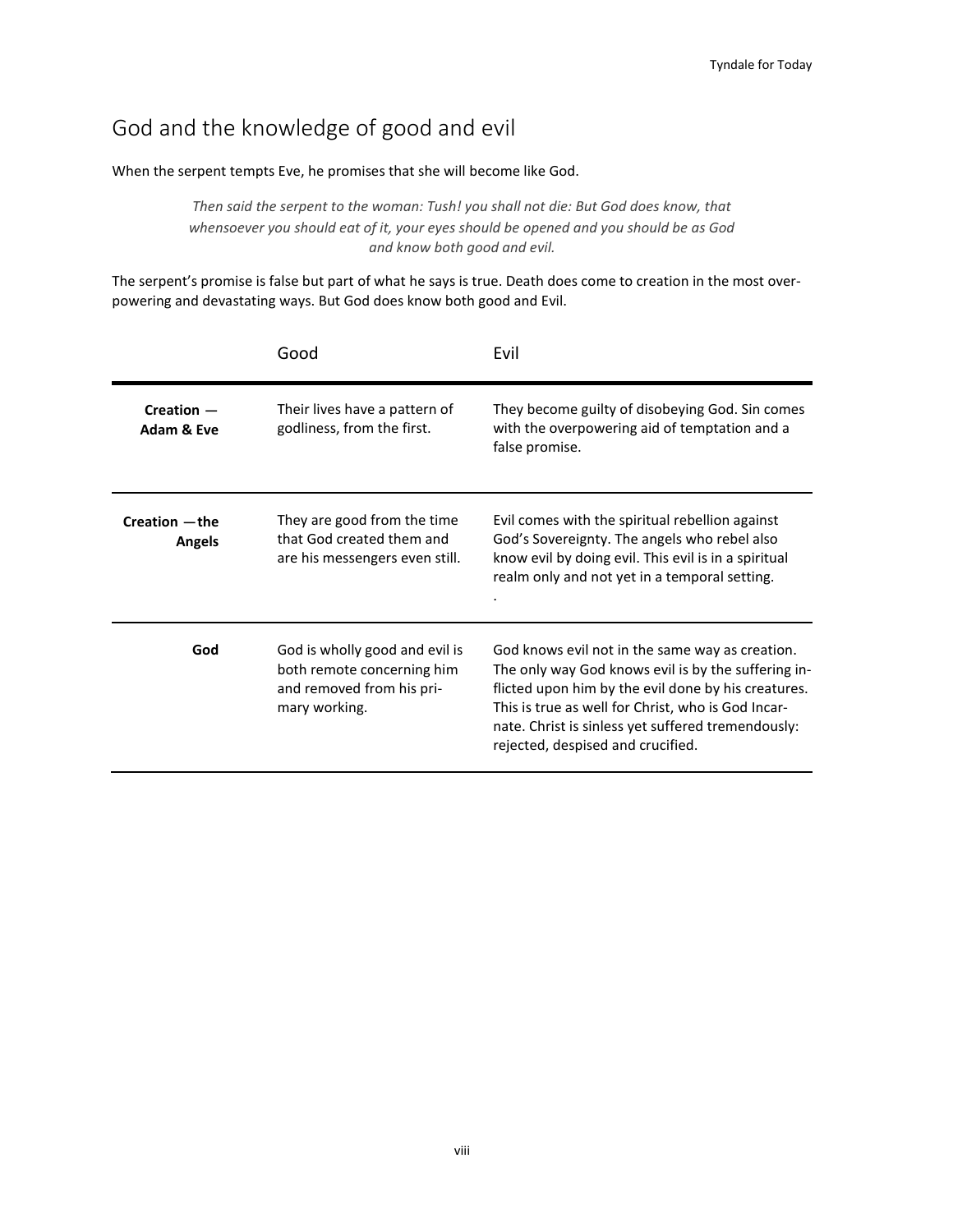### *An Excerpt from Demaus' Biography of Tyndale*

## *Revision of the Testament / Joye's Attack on Tindale*

The great work of the year 1534, however, was the entire revision of his New Testament, and the issue of a second edition, which has been, not inappropriately, styled 'Tyndale's noblest monument' Since the first printing of the work at Worms it had been frequently reproduced, but never under Tindale's superintendence. The original edition had been reprinted, but without any attempt to introduce any of those corrections which Tindale had promised in his 'Preface to the Reader,' in his first issue; indeed, so far from being improved in these subsequent reprints, innumerable errors had been permitted to creep in from the ignorance of the foreign printers.

The history of the English Bible between the years 1526 and 1534 is still so badly ascertained that it cannot be given in detail; but on the whole we may accept, as probably coming near to the truth, the abstract given by one who has already been several times mentioned, and who will occupy a prominent place in this chapter —George Joye.

'Thou shalt know that Tyndale, about eight or nine years ago [Joye is writing in December, 1534, or January, 1535], translated and printed the New Testament in a mean great volume [he means the octavo at Worms], but yet without Kalendar, Concordances in the margin, and Table in the end. And anon after, the Dutchmen got a copy, and printed it again in a small volume, adding the Kalendar in the beginning, Concordances [i.e. Parallel passages] in the margin, and the Table in the end. But yet for that they had no Englishman to correct the setting, they themselves, having not the knowledge of our tongue, were compelled to make many more faults than were in the copy, and so corrupted the book that the simple reader might ofttimes be tarried and stick. After this they printed it again, also without a corrector, in a greater letter and volume, with the figures [woodcuts] in the Apocalypse, which was therefore much falser than their first. When these two prints (there were of them both about five thousand books printed), were all sold more than a twelvemonth ago, Tyndale was pricked forth to take the Testament in hand, to print it and correct it as he professeth and promiseth to do in the later end of his first translation. But Tyndale prolonged and deferred so necessary a thing and so just

desires of many men: in so much that in the mean season the Dutchmen printed it again the third time in a small volume like their first print, but much more false than ever it was before. And yet was Tyndale here called upon again, seeing there were so many false printed books still put forth, and bought up so fast; for now was there given, thanked be God, a little space to breathe and rest unto Christ's Church, after so long and grievous persecution for reading the books [i.e. probably after the legislation of March, 1534]. But yet before this third time of printing the book, the printer desired me to correct it; and I said, "It were well done, if ye printed them again, to make them truer, and not to deceive our nation with any more false books; nevertheless, I suppose that Tyndale himself will put it forth more perfect and newly corrected, which if he do, yours shall be nought set by, nor never sold." This notwithstanding yet they printed them, and that most false, and about two thousand books, and had shortly sold them all. All this long while Tyndale slept, for nothing came from him, as far as I could perceive. Then the Dutch began to print them the fourth time, because they saw no man else going about them; and after they had printed the first leaf, which copy another Englishman had corrected to them, they came to me and desired me to correct them their copies; when I answered as before, that, "if Tyndale amend it, with so great diligence as he promiseth yours will be never sold." "Yes," quod they, "for if he print two thousand, and we as many, what is so little a number for all England? And we will sell ours better cheap, and therefore we doubt not of the sale." So that I perceived well and was sure that whether I had corrected their copy or not, they had gone forth with their work, and had given us two thousand more books falselier printed than ever we had before. Then I thus considered with myself, England hath enough and too many false Testaments, and is now likely to have many more; yea, and that whether Tyndale correct his or no, yet shall these, now in hand, go forth uncorrected too, except somebody correct them; and what Tyndale doth I wot not, he maketh me nothing of his counsel; I see nothing come from him all this long while, wherein, with the help that he hath, that is to say, one both to write it and to correct it in the press, he might have done it thrice since he was moved to do it. For Tyndale I know well was not able to do it without such an helper, which he hath ever had hitherto.'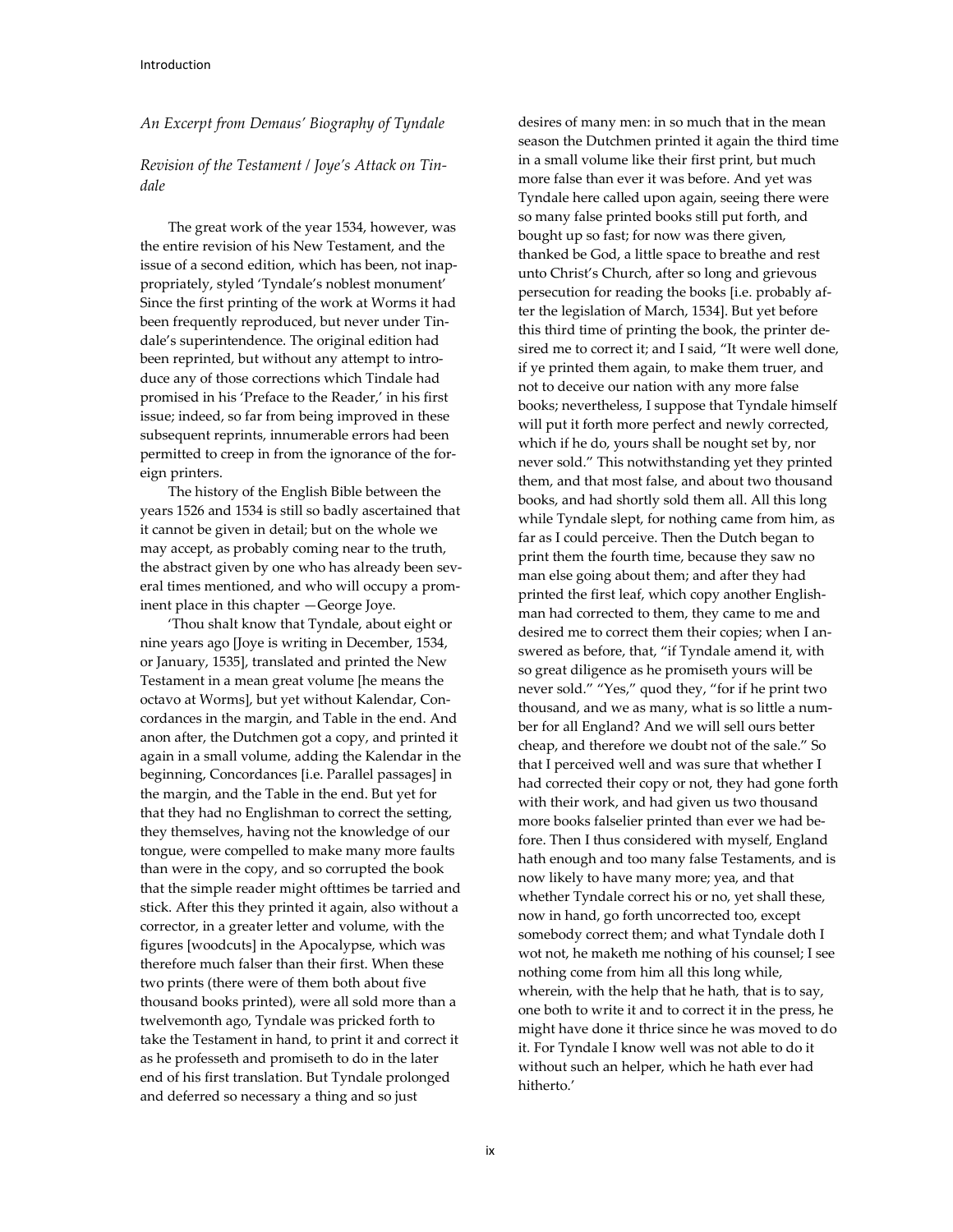In short, Joye, at the urgent request of the printer, who was the widow of Christopher of Endhoven, undertook to correct the press for the extremely moderate remuneration of fourpence-halfpenny sterling for every sheet of sixteen leaves. It is probable, it is in fact certain, that Joye has omitted, through ignorance, some of the early surreptitious reprints of Tindale's New Testament; but from his statement it is evident that besides Tindale's own editions, four others had been issued previous to that which Tindale himself revised in November, 1534. Unfortunately, these surreptitious editions have not been identified; but we are probably not exaggerating when we suppose that on the average, every year since its first issue, a new edition had been printed and circulated in England. And it must be remembered that these editions were all reprints of the octavo of Worms, and that they were therefore without note or comment, containing simply the text of Holy Scripture in English, with references in the margin to parallel passages.

Some writers, anxious to find excuses for the authorities who prohibited the Bible and punished those that read it, allege that it contained offensive notes, which no authority, lay or clerical, could be expected to tolerate; but this is a total delusion, a defence of ancient bigotry by modern ignorance. It must not be forgotten, that what was prohibited, what was condemned, what was burnt, was the simple text of Holy Scripture, without any note, or comment, or prologue of any kind whatsoever. The Bible-burners of the sixteenth century would have repudiated with indignation the motives which candid moderns have been kind enough to invent for them. In their judgement the whole question was entirely free from those complications which modern refinement has introduced; and they pronounce their opinion with a plainness which at once supersedes all doubt.

'The New Testament translated into the vulgar tongue,' says one of the chief opponents of the Reformers, 'is in truth the food of death, the fuel of sin, the vail of malice, the pretext of false liberty, the protection of disobedience, the corruption of discipline, the depravity of morals, the termination of concord, the death of honesty, the well-spring of vices, the disease of virtues, the instigation of rebellion, the milk of pride, the nourishment of contempt, the death of peace, the destruction of charity, the enemy of unity, the murderer of truth!' That men who cherished such sentiments as these should proscribe and burn the Bible in the native

tongue, was as natural as that men who dread contagion should burn all infected garments.

The narrative of Joye, which we have just quoted, was intended as a sort of explanation and defence of his conduct in issuing a revised reprint of Tindale's New Testament, although he was well aware that Tindale himself had for some time been occupied in a careful revision and correction of his own work. Joye, indeed, took care not to connect Tindale's name with his edition; but is was undeniably little more than a reprint of Tindale's, with a few changes introduced. These, moreover, were made without any attempt to confer the translation with the original Greek, a task for which Joye's scholarship was wholly inadequate. He himself acknowledges that he merely 'mended' any words that he found falsely printed, and that when he 'came to some dark sentences that no reason could be gathered of them, whether it was by the ignorance of the first translator or of the printers,' he had 'the Latin text' by him, and 'made it plain.' In fact, the work had no pretension whatever to be considered an original production, and was simply such a plagiarism as any modern laws of copyright would interdict or punish. It was ushered into the world with a pompous and affected title; 'The New Testament as it was written and caused to be written by them which heard it, whom also our Saviour Christ Jesus commanded that they should preach it unto all creatures'; and the colophon paraded it as 'diligently over-seen and corrected.' Not much diligence, however, could be expected for fourpencehalfpenny a sheet; and although the printers did their part well (for the work is got up with remarkable neatness), Joye's diligence seems to have been in proportion to the smallness of his remuneration.

The changes which he has introduced are few in number, of the very smallest possible consequence, never in any case suggested by the original Greek, and probably not in a single instance effecting any improvement either in the accuracy or the clearness of the version which he thus presumed to correct. In the three chapters of St. Matthew, for example, which contain the Sermon on the Mount, he only ventures to make eight changes: in two of them he is certainly wrong; in a third he has mistaken the meaning of Tindale; in a fourth he has misunderstood the sense of the original; a fifth is a permissible variation in the rendering of a participle; and the remaining three are grammatical trifles, such as the substitution of shall for will, into for to. This may probably be taken as a fair specimen of Joye's work, which scarcely aspires beyond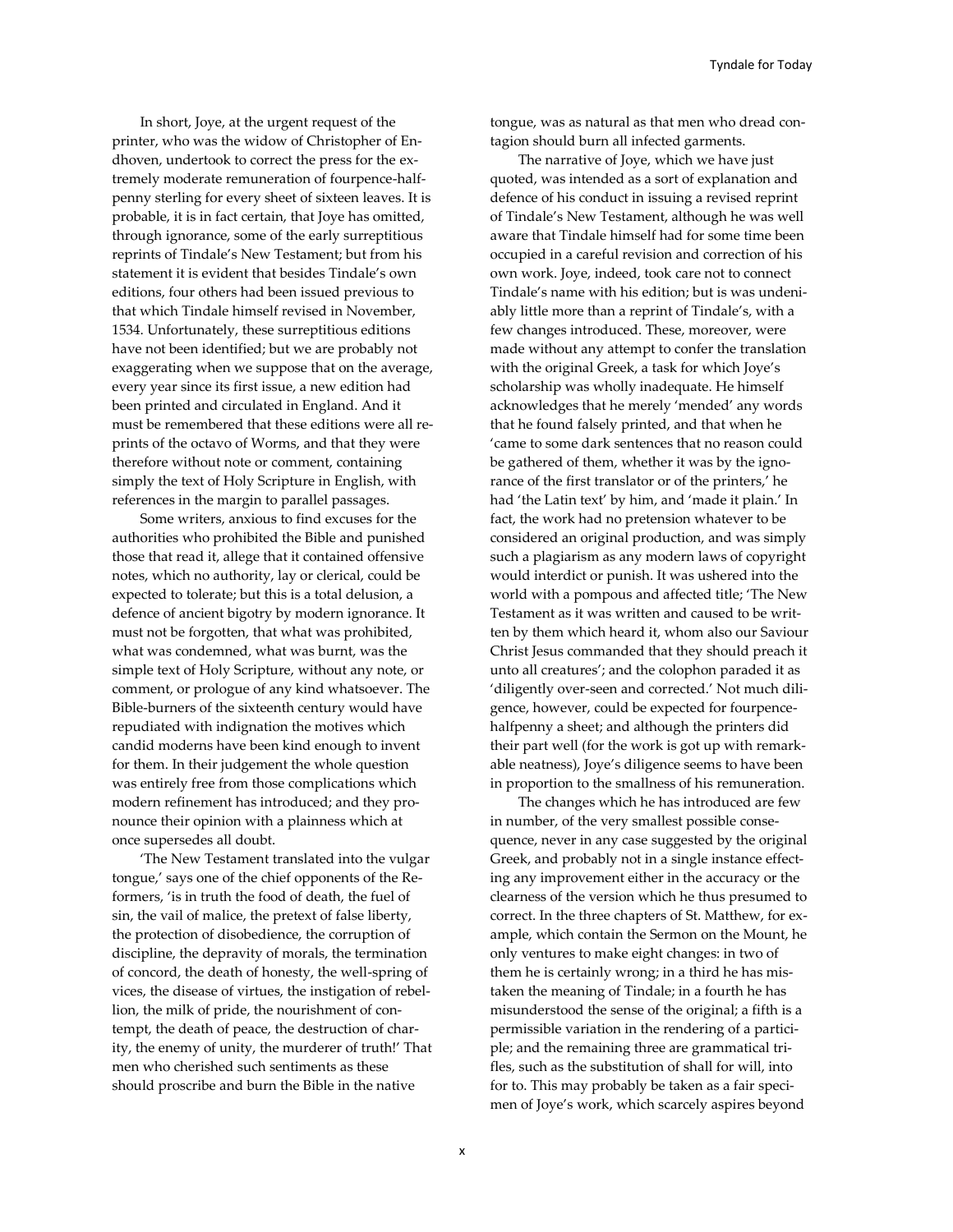the province of an ordinary corrector of the press, and, except in one respect, was, with all its pretensions, simply a barefaced reprint of Tindale's Testament.

One change, however, and that not unimportant, Joye did venture with most intolerable arrogance to introduce. In his intercourse with Tindale there had been frequent discussions on an abstruse doctrinal question much controverted in the Christian Church, —the condition of the souls of the dead between death and judgement. In his controversy with Sir Thomas More, Tindale had asserted, or, at least, had admitted, that 'the souls of the dead lie and sleep till Doomsday,' whereas Joye maintained, in common perhaps with most members of the Church, Reformed or un-Reformed, that at death the souls passed not into sleep, but into a higher and better life. On this point, according to Joye's own narrative, he and Tindale had frequently been engaged in rather sharp discussions; and he complains that Tindale had repeatedly treated him in a somewhat abrupt and uncourteous fashion, upbraiding him with his want of scholarship, and ridiculing his arguments, 'filliping them forth,' as he alleges, 'between his finger and his thumb after his wonted disdainful manner.' Full of this doctrinal controversy, Joye believed that Tindale had obscured the meaning of Scripture in several passages by the use of the term resurrection, where it was not the resurrection of the body that was really intended; and he therefore in his revision struck out the term, and substituted for it the phrase, 'life after this,' which was more in accordance with his own opinions.

A single specimen will show more clearly than any description the nature of the change thus effected; and the matter is of so much consequence in the personal history of Tindale, that it is necessary to understand it accurately. The words of our Lord (St. Matthew xxii. 30, 31, rendered in our Authorized Version, after Tindale, 'in the resurrection they neither marry nor are given in marriage …. As touching the resurrection of the dead, have ye not read?' &c, are translated by Joye, 'in the life after this they neither marry' —and 'as touching the life of them that be dead,' &c. Joye did not, as has been sometimes said, discard the word resurrection altogether, neither did he intend to express any doubt as to the doctrine of the resurrection of the body; but he confined the use of the word to those instances in which it was unquestionably the resurrection of the body that was intended (e.g. Acts i. 22); and in all other cases, in order, as he supposed,

to avoid instilling prejudices into the minds of the unwary readers, he employed such circumlocutions as 'the life after this' or 'the very life.'

The doctrinal controversy thus raised does not fall within the province of our biography; but some knowledge of the facts involved is indispensable at this period of Tindale's life, all the more so, as they have been very considerably misrepresented by some previous writers.

From what has just been written the reader will be prepared to anticipate the indignation which Joye's proceedings excited in the mind of Tindale. For many months he had been engaged in a most elaborate revision of his New Testament, which must have cost nearly as much labour as the original translation; and now, just as his work was ready for the press, Joye's edition appeared. Not only was the real author of the translation thereby threatened with the loss of the fruit of his long and weary labours; not only was he dishonestly defrauded by the employment of his own previous toil against himself; but, to add insult to injury, he saw his translation tampered with by Joye, so as to give countenance to what he had often condemned as the mere 'curious speculation' of a stupid and ignorant man. Beyond all question Joye had acted dishonourably he had injured and insulted Tindale; and no human patience could have submitted unmoved to his proceedings. Tindale felt keenly the injury that had been done; he gave vent to his indignation in bitter and reproachful terms; and a personal controversy was thus excited, which was not appeased even at the time of his apprehension.

But before entering upon the narrative of this personal dispute, the work of Tindale deserves a more detailed notice. Tindale's first version had been made under considerable difficulties, as we have formerly seen; and he was himself aware that it was susceptible of many improvements. Not only might the text be improved by more accurate, more clear, or more concise, renderings; but, in his own estimation, it was desirable to give the work completeness by separate introductions to each of the books, and by greater attention to the marginal glosses, with which, as with a brief commentary, it was equipped. All this was accomplished with great pains in the edition of 1534. He had diligently gone over the whole of his translation, not only comparing it once again with the Greek text of Erasmus, but bringing to bear upon it that enlarged experience of Hebrew which he had acquired in his translation of the Old Testament, and which he now saw to be of no small service in illustrating the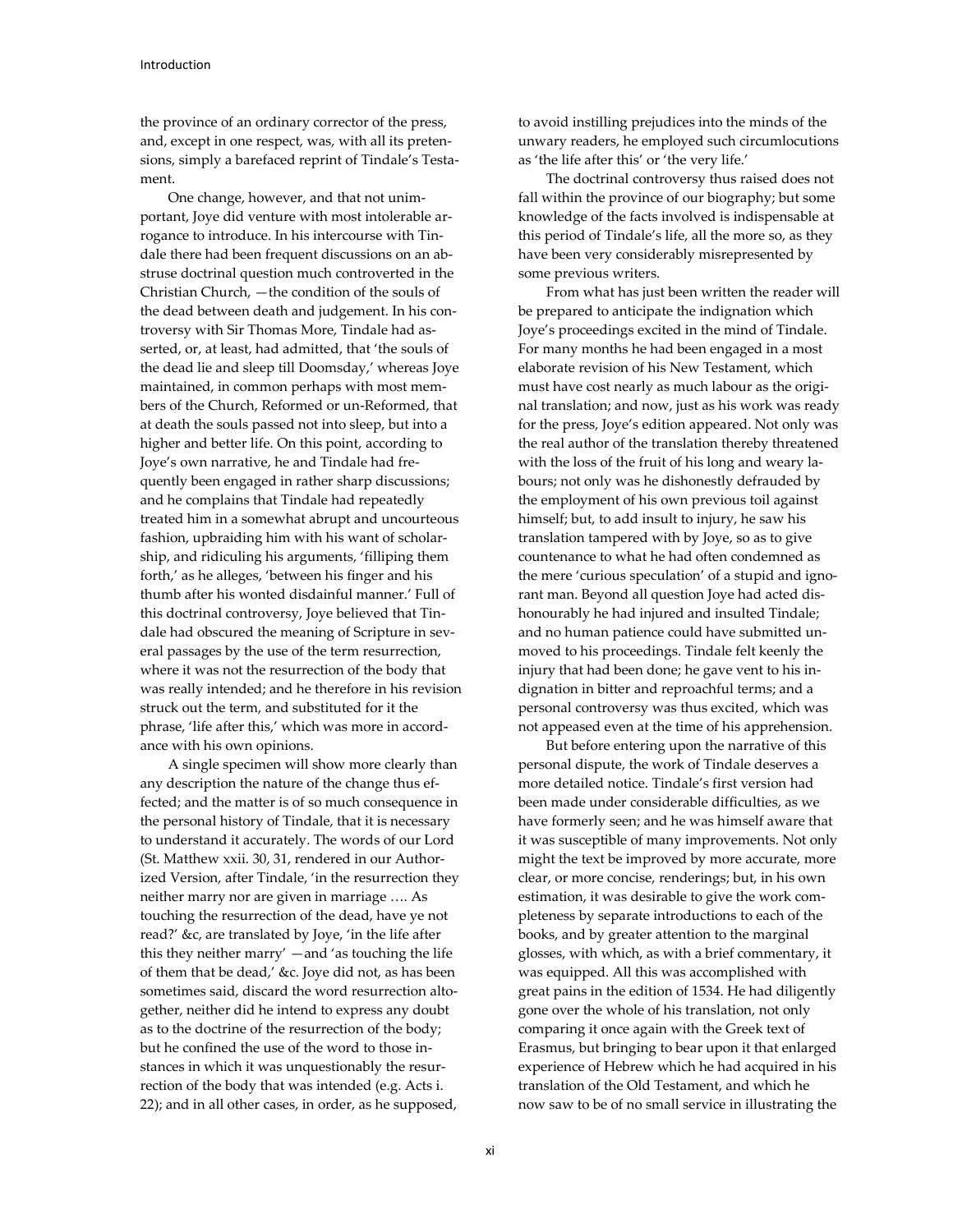Hellenistic of the New. In his 'Epistle to the Reader,' he states the general principles on which he proceeded, and they are not unworthy of consideration.

'Here hast thou, most dear reader, the New Testament or covenant made with us of God in Christ's blood, which I have looked over again, now at the last, with all diligence, and compared it unto the Greek, and have weeded out of it many faults, which lack of help at the beginning, and oversight, did sow therein. If aught seem changed, or not altogether agreeing with the Greek, let the finder of the fault consider the Hebrew phrase or manner of speech left in the Greek words; whose preterperfect tense and present tense is often both one, and the future tense is the optative mood also, and the future tense oft the imperative mood in the active voice, and in the passive ever. Likewise person for person, number for number, and an interrogation for a conditional, and such like, is with the Hebrews a common usage. I have also in many places set light in the margin to understand the text by. If any man find faults either with the translation or aught beside *(which is easier for many to do than so well to have translated it themselves of their own pregnant wits at the beginning, without an ensample)*, to the same it shall be lawful to translate it themselves, and to put what they lust thereto. If I shall perceive, either by myself or by the information of other, that aught be escaped me, or might more plainly be translated, I will shortly after cause it to be mended. Howbeit, in many places methinketh it better to put a declaration in the margin, than to run too far from the text. And in many places, where the text seemeth at the first chop hard to be understood, yet the circumstances before and after, and often reading together, make it plain enough.'

The diligent correction promised in these words was faithfully and laboriously carried out, in such a manner as amply to justify the declaration of the title-page, that it was 'corrected and compared with the Greek.' The corrections introduced may be reckoned by thousands, and in the great majority of cases their obvious tendency is to bring the English version into closer correspondence with the Greek original. Tindale's scholarship comes out in very marked contrast with the carelessness and ignorance of his rival. In the Sermon on the Mount, as we have just seen, Joye introduced eight changes in all, half of them mistakes, and none of them improvements; Tindale has made no fewer than fiftyone changes in the same chapters, the merit of which is sufficiently indicated by the fact that, after

several subsequent revisions, many of them still exist in our Authorized Version.

A specimen of Tindale's 'revision and correction' will make palpable to the reader the enormous difference between his well-considered alterations and Joye's trifling and heedless changes. In St. Matthew v. 13, the original version of 1525 had run as follows: —'Ye are the salt of the earth, but and if the salt be once unsavoury, what can be salted therewith? It is therefore good for nothing but to be cast out at the doors, and that men tread it under feet.'

In Tindale's revision of 1534, it is thus amended, and brought nearer to the Greek: —'Ye are the salt of the earth, but and if the salt have lost her saltness, what can be salted therewith? It is thenceforth good for nothing but to be cast out and to be trodden under foot of men.'

Again, in verse 16, the previous reading, 'See that your light so shine before men,' is changed into the more literal and more beautiful, 'Let your light so shine before men.' And similarly in the succeeding verse the incorrect rendering, 'Ye shall not think that I am come to destroy the law,' is more accurately translated, 'Think not that I am come'; and the phrase, 'Heavenly Father,' in verses 45 and 48 of the old rendering, is replaced by the more euphonious as well as more accurate, 'Father which is in heaven.'

In the sixth chapter, the first translation had omitted the Doxology at the end of the Lord's Prayer; the revised version, founding upon a collation of other printed texts, has inserted it; and several minor improvements are also introduced; thus, e.g., 'Consider the lilies' for 'behold the lilies'; 'what ye shall put on' for 'what raiment ye shall wear.' And in the seventh chapter, among other alterations, he effected a considerable improvement in the force of the last words of the sermon, by bringing the English into closer approximation to the Greek: 'It was overthrown, and great was the fall of it,' had been the version of 1525; for which Tindale now substituted the simple rendering which we now use, and which retains the rhetorical figure of the original: 'and it fell, and great was the fall thereof.'

These changes may be taken as a specimen of the revision to which Tindale submitted his former translation; and only those who have some slight acquaintance with the difficulties that beset the revision of a finished work can fully appreciate the amount of care and labour which Tindale must have bestowed upon his task. In the vast majority of instances his changes are obvious improvements;